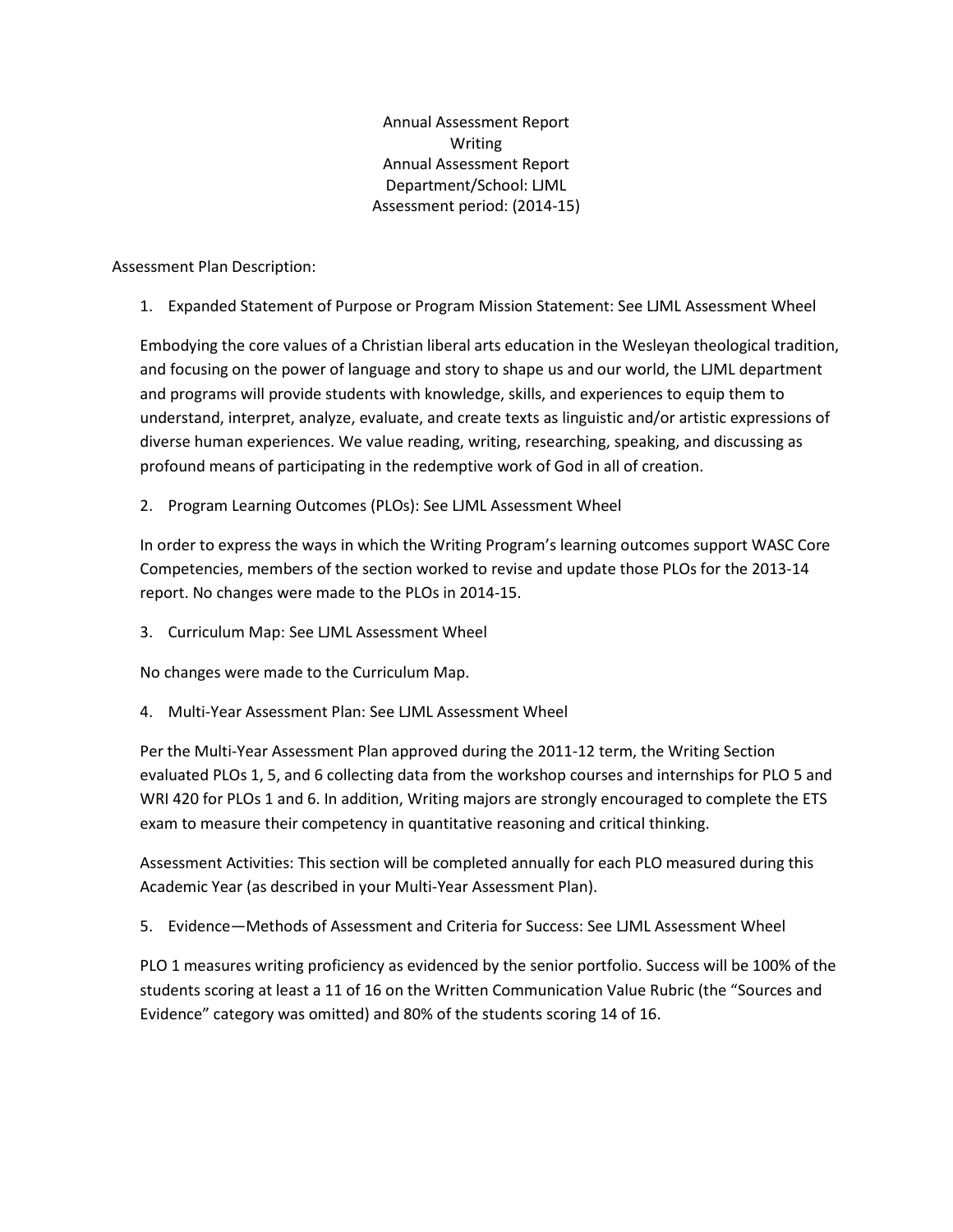PLO 5 measures engagement with writing and editorial processes through participation with campus publications and external internships. The criteria for success is that campus publications are produced in a timely way and with such quality that the consumers of the media are pleased and the internship directors indicate that the internships are successful.

PLO 6 measures oral proficiency as evidenced by the oral presentation of the writer's work in WRI420 Advanced Writing Workshop. Success will be 100% of the students scoring at least 12 of 20 on the Oral Communication Value Rubric total score and 80% of the students scoring 15 of 20.

The senior portfolios and oral presentations were reviewed by a senior writing professor and the department chair.

6. Evidence—Summary of Data collected:

PLO 1—The evidence indicates that the PLO was met at the 80% threshold and nearly met at the 100% threshhold. Not surprisingly, Writing majors display great proficiency in their written work.

PLO 5—The evidence indicates that the PLO has been met by those who participated in the production of the *Driftwood, Point,* and *Mariner*. However, in the future, a more sophisticated measurement is needed beyond participation and production. Some external reviewer should be engaged to judge the quality of the product.

PLO 6—The evidence indicates that the target were met at the 80% threshold but not at the 100% threshold.

7. Use of Evidence—Use of Results: See LJML Assessment Wheel

The evidence is quite preliminary, so it would be unwise to make too much of the evidence at this point. But it is encouraging that all the PLOs were met at the 80% threshold.